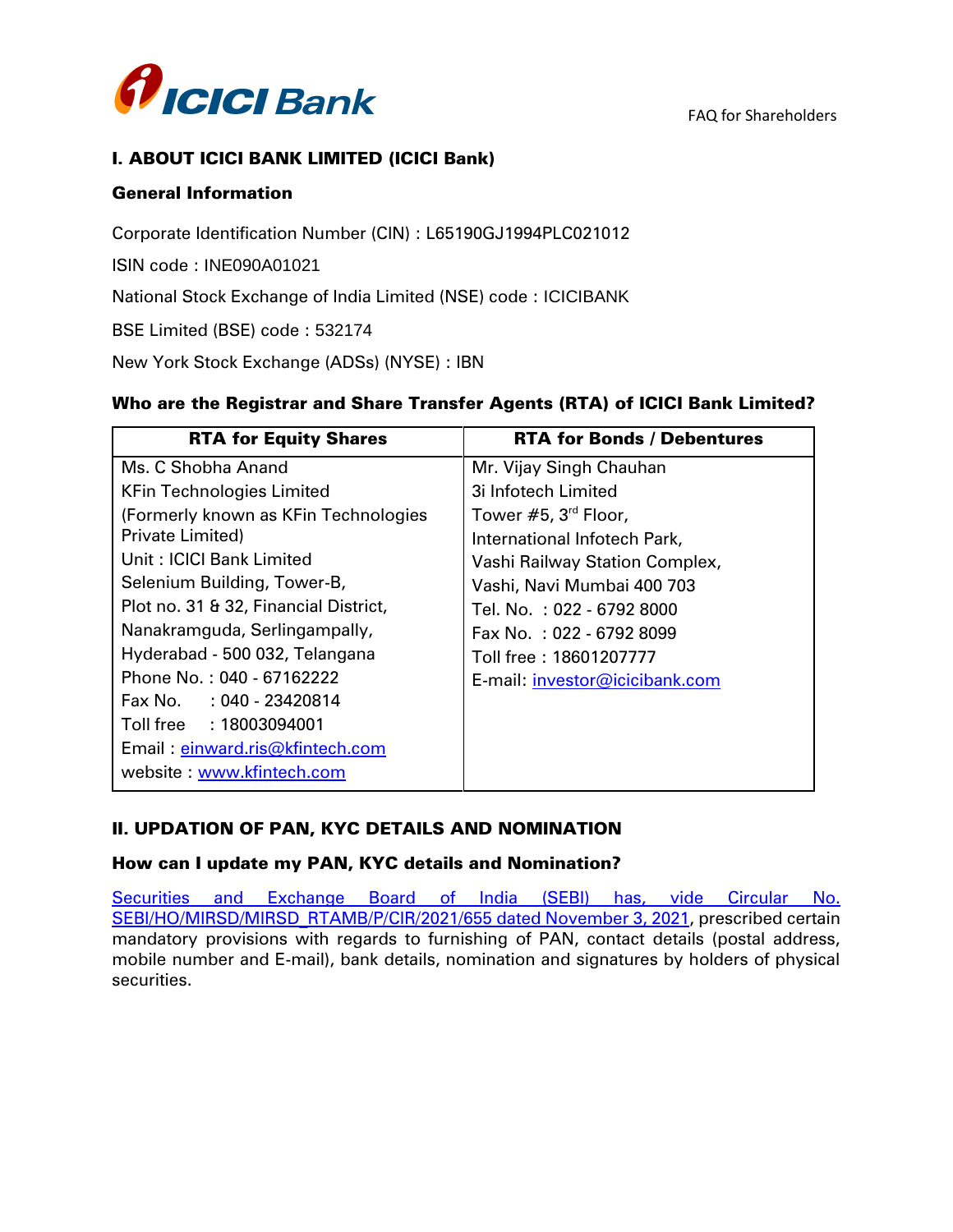

Shareholder(s) are requested to furnish valid PAN, KYC details and Nomination immediately to the Bank/ Registrar and Share Transfer Agent (RTA) in the forms as detailed below or get all your securities dematerialized:

- Form No. ISR-1 Request for [registering](file://///10.78.12.64/Ranganath%20Athreya/Prashant%20Mistry/RTA/SEBI%20Circular_Nov_3_2021_Mandatory%20furnishing%20of%20PAN,%20KYC%20details%20and%20Nomination%20by%20holder%20of%20physical%20securities/Form%20ISR-1_Request%20for%20Registering%20PAN-KYC%20details.pdf) PAN, KYC details or changes / updation [thereof](file://///10.78.12.64/Ranganath%20Athreya/Prashant%20Mistry/RTA/SEBI%20Circular_Nov_3_2021_Mandatory%20furnishing%20of%20PAN,%20KYC%20details%20and%20Nomination%20by%20holder%20of%20physical%20securities/Form%20ISR-1_Request%20for%20Registering%20PAN-KYC%20details.pdf)
- Form No. SH-13 [Nomination](file://///10.78.12.64/Ranganath%20Athreya/Prashant%20Mistry/RTA/SEBI%20Circular_Nov_3_2021_Mandatory%20furnishing%20of%20PAN,%20KYC%20details%20and%20Nomination%20by%20holder%20of%20physical%20securities/Form%20SH-13_Nomination%20Form.pdf) Form

Pursuant to the aforesaid SEBI Circular, in the event any one of the said document / details are not available on or after April 1, 2023, shareholder(s) will not be able to deal in the securities in any manner nor receive any benefits such as dividend, interest or redemption payment. Further, after December 31, 2025, the securities would be referred to the administering authority under the Benami Transactions (Prohibitions) Act, 1988 and/or Prevention of Money Laundering Act, 2002.

To avoid freezing of folio, shareholder(s) are also requested to ensure that your PAN is linked to Aadhaar by **March 31, 2022** or such other date as may be specified by the Central Board of Direct Taxes.

Provide the above documents / details to the RTA of the Bank updation of PAN, KYC details and nomination.

# III. TRANSFER OF SHARES

# How do I sell my physical shares from April 1, 2019?

Transfer of shares in physical form stopped from April 1, 2019.

SEBI vide Notification dated June 8, 2018 has amended Regulation 40 of SEBI (Listing Obligations and Disclosure Requirements) Regulations, 2015 to disallow listed companies from accepting request for transfer of securities which are held in physical form, with effect from April 1, 2019. The shareholders who continue to hold shares and other types of securities of listed companies in physical form even after this date, will not be able to lodge the shares with company / its RTA for further transfer. They will need to convert them to demat form compulsorily if they wish to effect any transfer. Only the requests for transmission or transposition of securities in physical form, will be accepted by the listed companies / their RTAs.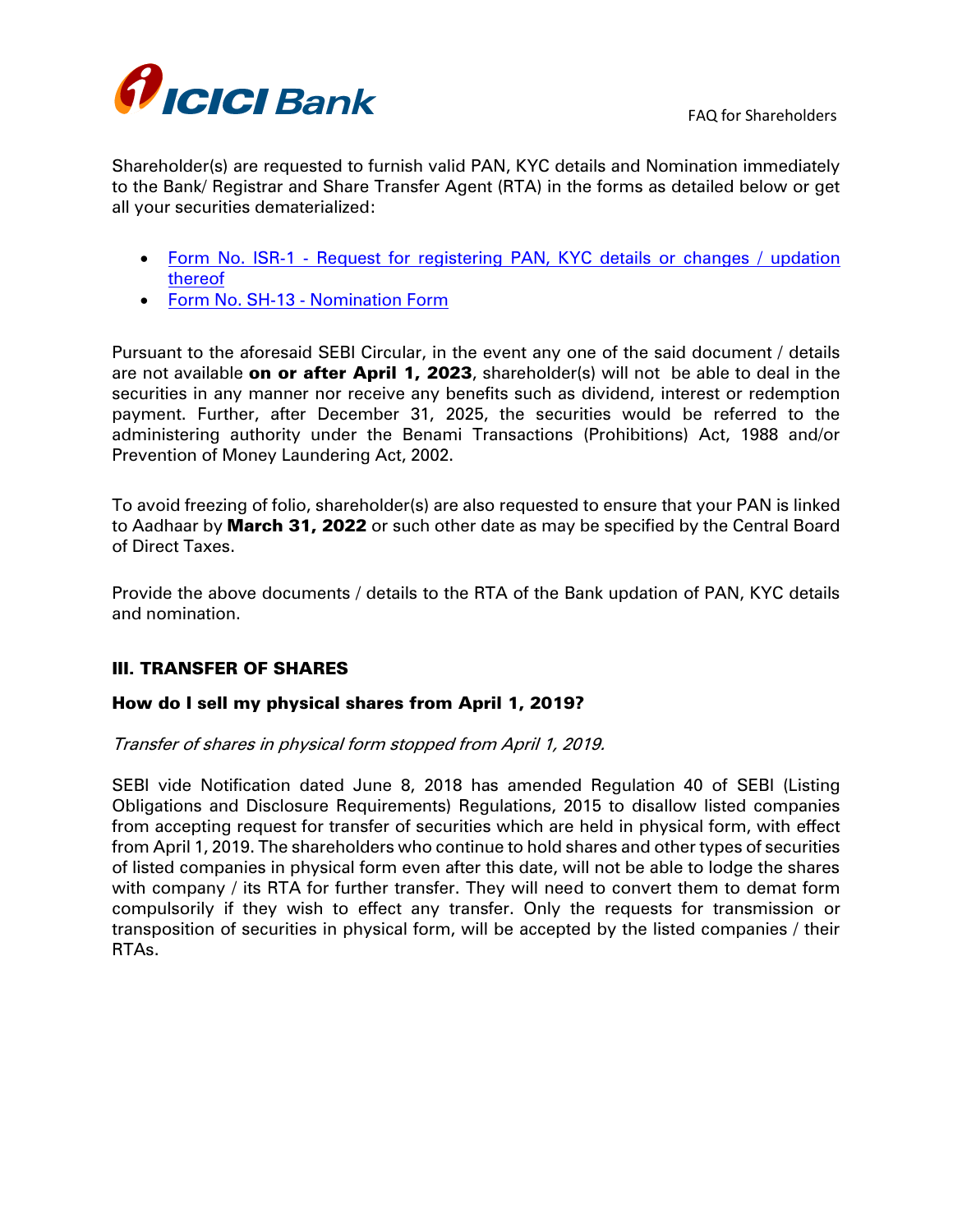

# IV. TRANSMISSION OF SHARES

# How do the surviving shareholder(s) get the shares in their names in the event of death of joint holder?

The surviving shareholder(s) will have to submit a request letter to our RTA along with following documents:

- Original / copy of death certificate of the deceased shareholder duly attested by notary public or by gazetted officer;
- Original share certificate(s);
- Self-attested copy of PAN card of all surviving shareholder(s), if not already submitted;
- KYC details [\(Form ISR -1\)](file://///10.78.12.64/Ranganath%20Athreya/Prashant%20Mistry/RTA/SEBI%20Circular_Nov_3_2021_Mandatory%20furnishing%20of%20PAN,%20KYC%20details%20and%20Nomination%20by%20holder%20of%20physical%20securities/Form%20ISR-1_Request%20for%20Registering%20PAN-KYC%20details.pdf), if not already submitted; and
- Nomination Form [\(Form SH-13\)](file://///10.78.12.64/Ranganath%20Athreya/Prashant%20Mistry/RTA/SEBI%20Circular_Nov_3_2021_Mandatory%20furnishing%20of%20PAN,%20KYC%20details%20and%20Nomination%20by%20holder%20of%20physical%20securities/Form%20SH-13_Nomination%20Form.pdf), if not already submitted.

Please note that for availing service request from RTA submission of PAN, KYC details and Nomination is mandatory for shareholders holding physical securities in terms of Securities and Exchange Board of India Circular No. SEBI/HO/MIRSD/MIRSD\_RTAMB/P/CIR/2021/655 dated November 3, 2021.

# What is the procedure for getting the shares held in single name having nomination transmitted in favour of the Nominee?

The Nominee will have to submit a request letter to our RTA along with following documents:

- Original / copy of death certificate of the deceased shareholder duly attested by notary public or by gazetted officer;
- Original share certificate(s);
- Self-attested copy of PAN card;
- KYC details [\(Form ISR -1\)](file://///10.78.12.64/Ranganath%20Athreya/Prashant%20Mistry/RTA/SEBI%20Circular_Nov_3_2021_Mandatory%20furnishing%20of%20PAN,%20KYC%20details%20and%20Nomination%20by%20holder%20of%20physical%20securities/Form%20ISR-1_Request%20for%20Registering%20PAN-KYC%20details.pdf); and
- Nomination Form [\(Form SH-13\)](file://///10.78.12.64/Ranganath%20Athreya/Prashant%20Mistry/RTA/SEBI%20Circular_Nov_3_2021_Mandatory%20furnishing%20of%20PAN,%20KYC%20details%20and%20Nomination%20by%20holder%20of%20physical%20securities/Form%20SH-13_Nomination%20Form.pdf).

Please note that for availing service request from RTA submission of PAN, KYC details and Nomination is mandatory for shareholders holding physical securities in terms of Securities and Exchange Board of India Circular No. SEBI/HO/MIRSD/MIRSD\_RTAMB/P/CIR/2021/655 dated November 3, 2021.

# V. LOSS OF SHARE CERTIFICATES & ISSUE OF DUPLICATE

# I have lost/misplaced my share certificates, what are the steps that I should take to obtain duplicate share certificates?

Please inform our RTA immediately about the loss of share certificates. If you hold shares along with other holders, then all the joint holders are required to sign the intimation letter Kindly quote your folio number and, if available, details of share certificates along with following documents: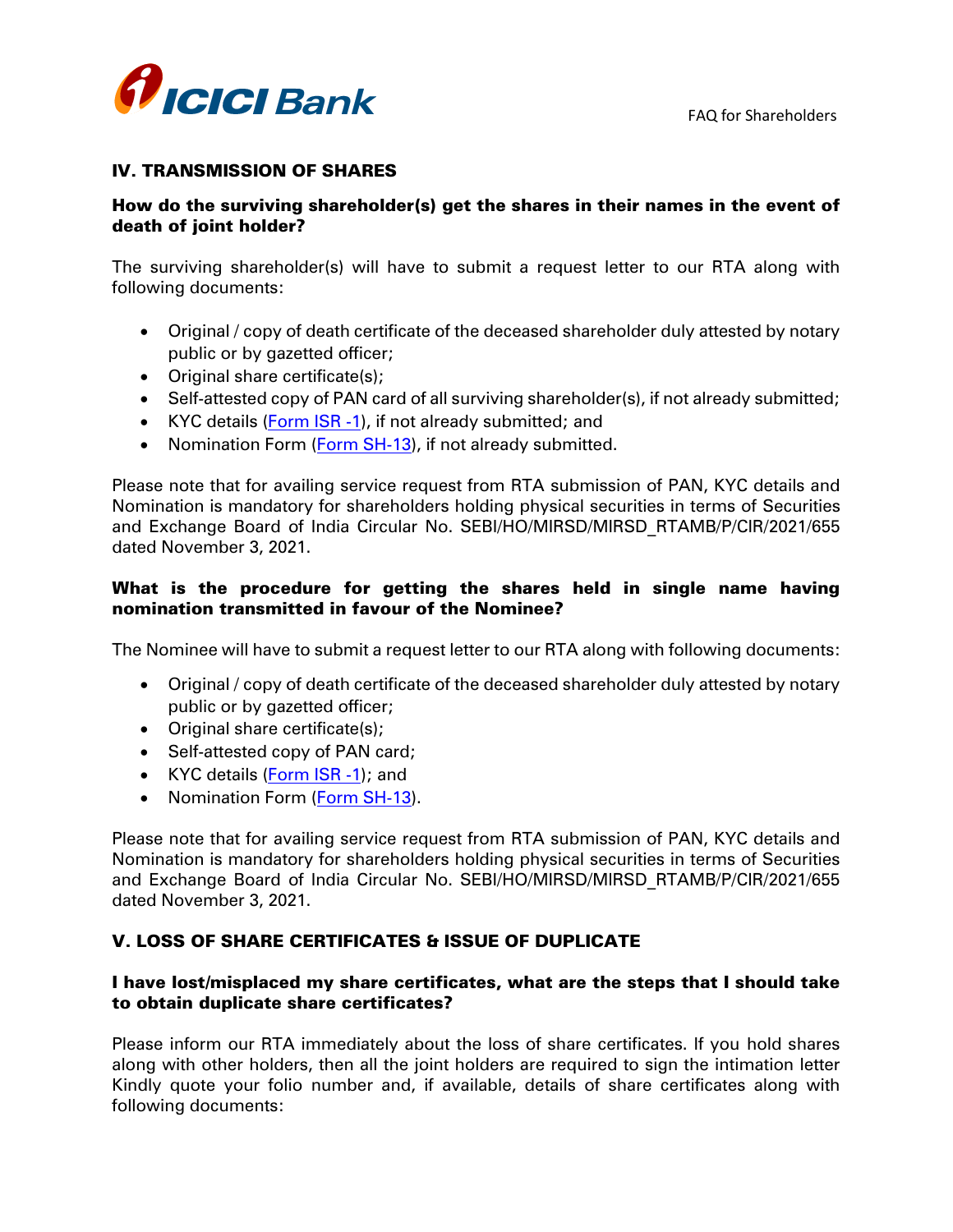

- Self-attested copy of PAN card, if not already submitted;
- KYC details [\(Form ISR -1\)](file://///10.78.12.64/Ranganath%20Athreya/Prashant%20Mistry/RTA/SEBI%20Circular_Nov_3_2021_Mandatory%20furnishing%20of%20PAN,%20KYC%20details%20and%20Nomination%20by%20holder%20of%20physical%20securities/Form%20ISR-1_Request%20for%20Registering%20PAN-KYC%20details.pdf), if not already submitted;
- Nomination Form [\(Form SH-13\)](file://///10.78.12.64/Ranganath%20Athreya/Prashant%20Mistry/RTA/SEBI%20Circular_Nov_3_2021_Mandatory%20furnishing%20of%20PAN,%20KYC%20details%20and%20Nomination%20by%20holder%20of%20physical%20securities/Form%20SH-13_Nomination%20Form.pdf) if not already submitted; and

Please note that for availing service request from RTA submission of PAN, KYC details and Nomination is mandatory for shareholders holding physical securities in terms of Securities and Exchange Board of India Circular No. SEBI/HO/MIRSD/MIRSD\_RTAMB/P/CIR/2021/655 dated November 3, 2021.

Upon receipt of intimation about loss of share certificates, our RTA will revert with the required formalities to be complied with for obtaining duplicate certificates.

### What action should I take if I retrieve the original share certificate, which I had reported to the Company to be lost?

Please surrender the original share certificate to the RTA immediately if duplicate share certificates have been issued. However, if the original share certificates are found before you comply with the procedure for obtaining duplicate share certificates, please inform the RTA immediately so that we can remove your folio from the "stop Transfer/ Caution list".

### My share certificate is torn or damaged, how can I replace the same?

Please contact our RTA with a request letter for the replacement of the Certificate along with following documents:

- Damaged Original share certificate;
- Self-attested copy of your PAN Card along with the self-attested copy of PAN Card of the joint shareholder(s).
- KYC details [\(Form ISR -1\)](file://///10.78.12.64/Ranganath%20Athreya/Prashant%20Mistry/RTA/SEBI%20Circular_Nov_3_2021_Mandatory%20furnishing%20of%20PAN,%20KYC%20details%20and%20Nomination%20by%20holder%20of%20physical%20securities/Form%20ISR-1_Request%20for%20Registering%20PAN-KYC%20details.pdf), if not already submitted; and
- Nomination Form [\(Form SH-13\)](file://///10.78.12.64/Ranganath%20Athreya/Prashant%20Mistry/RTA/SEBI%20Circular_Nov_3_2021_Mandatory%20furnishing%20of%20PAN,%20KYC%20details%20and%20Nomination%20by%20holder%20of%20physical%20securities/Form%20SH-13_Nomination%20Form.pdf) if not already submitted.

Please note that for availing service request from RTA submission of PAN, KYC details and Nomination is mandatory for shareholders holding physical securities in terms of Securities and Exchange Board of India Circular No. SEBI/HO/MIRSD/MIRSD\_RTAMB/P/CIR/2021/655 dated November 3, 2021.

RTA will inform you if any further formality is required to be complied for the same.

#### VI. TRANSPOSITION OF SHARES

#### I want to change the order of names of shareholders appearing on the share certificates?

Please submit a request letter duly signed by all the joint holders along with following documents to our RTA for change in the order of names: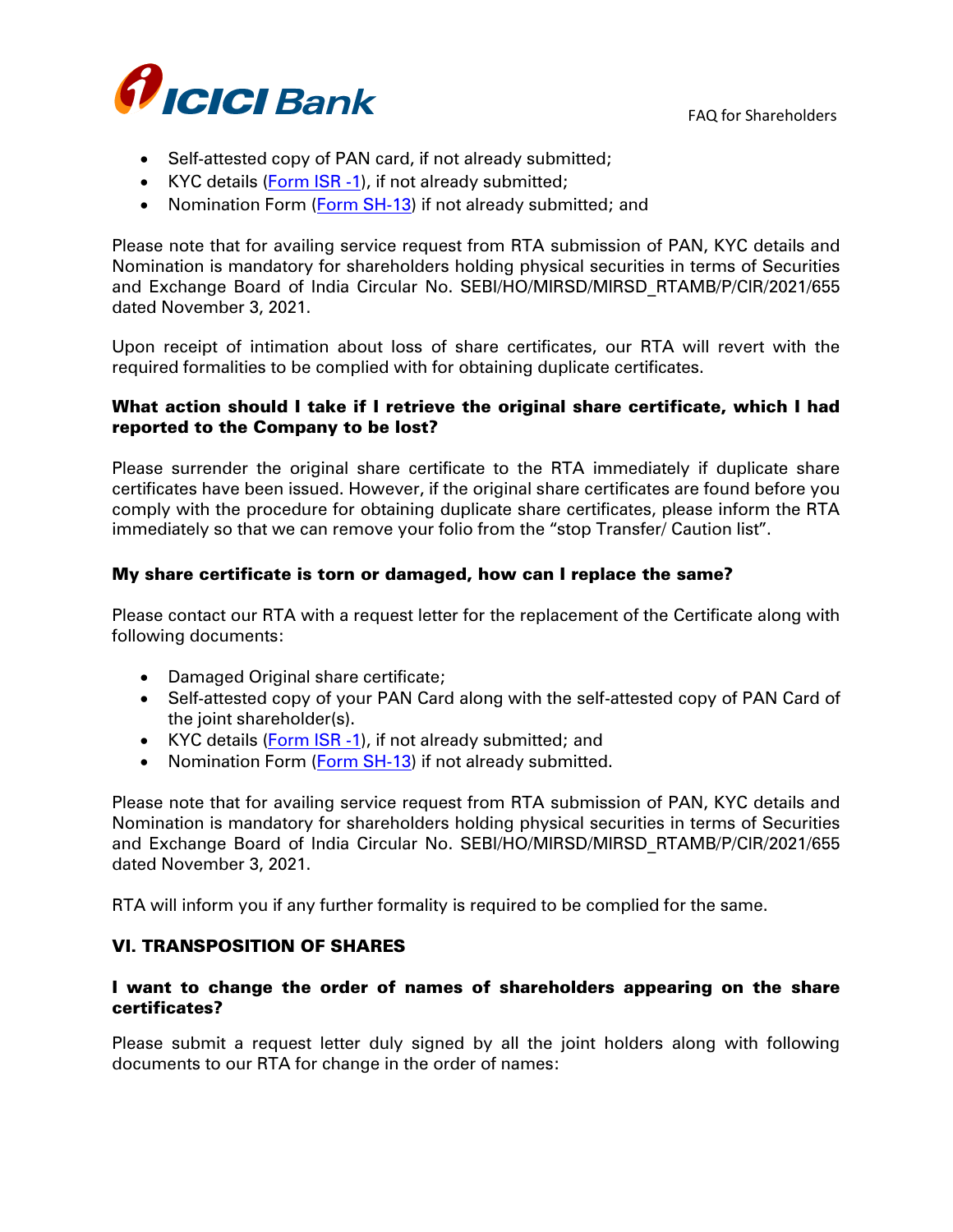

- Original share certificate(s);
- Self-attested copy of your PAN Card along with the self-attested copy of PAN Card of the joint shareholder(s).
- KYC details [\(Form ISR -1\)](file://///10.78.12.64/Ranganath%20Athreya/Prashant%20Mistry/RTA/SEBI%20Circular_Nov_3_2021_Mandatory%20furnishing%20of%20PAN,%20KYC%20details%20and%20Nomination%20by%20holder%20of%20physical%20securities/Form%20ISR-1_Request%20for%20Registering%20PAN-KYC%20details.pdf), if not already submitted; and
- Nomination Form [\(Form SH-13\)](file://///10.78.12.64/Ranganath%20Athreya/Prashant%20Mistry/RTA/SEBI%20Circular_Nov_3_2021_Mandatory%20furnishing%20of%20PAN,%20KYC%20details%20and%20Nomination%20by%20holder%20of%20physical%20securities/Form%20SH-13_Nomination%20Form.pdf) if not already submitted.

Please note that for availing service request from RTA submission of PAN, KYC details and Nomination is mandatory for shareholders holding physical securities in terms of Securities and Exchange Board of India Circular No. SEBI/HO/MIRSD/MIRSD\_RTAMB/P/CIR/2021/655 dated November 3, 2021.

# VII. NOMINATION IN RESPECT OF SHAREHOLDING

#### How do I make a nomination with regard to my shareholding?

If you hold shares in physical form, to make a nomination, please submit a duly filled and signed [Form SH-13](file:///D:/Form%20SH-13_Nomination%20Form.pdf) to our RTA. If you hold shares along with other holders, then all holders are required to sign the nomination form.

If you hold shares in demat, your nomination has to be registered with the Depository Participant with whom you have a demat account.

#### Can a nomination once made be changed?

A nomination once made may be cancelled or varied by submitting duly filled and signed [Form No. SH-14](file:///D:/Form%20SH-14_Cancellation%20of%20nomination.pdf) or [Form ISR-3](file://///10.78.12.64/Ranganath%20Athreya/Prashant%20Mistry/RTA/SEBI%20Circular_Nov_3_2021_Mandatory%20furnishing%20of%20PAN,%20KYC%20details%20and%20Nomination%20by%20holder%20of%20physical%20securities/Form%20ISR-3_Opting%20Out%20of%20Nomination.pdf) to our RTA.

If you hold shares in demat, your nomination has to be registered with the Depository Participant with whom you have a demat account.

#### VIII. DEMATERIALSATION OF SHARES

#### How do I demat my shares?

Shareholders are requested to approach any Depository Participant having registration with SEBI to open a Demat account.

You may visit website of the Depositories viz. NSDL or CDSL for understanding about the demat procedure:

NSDL website: <https://nsdl.co.in/faqs/faq.php> (dematerialisation)

CDSL website: <https://www.cdslindia.com/investors/open-demat.aspx>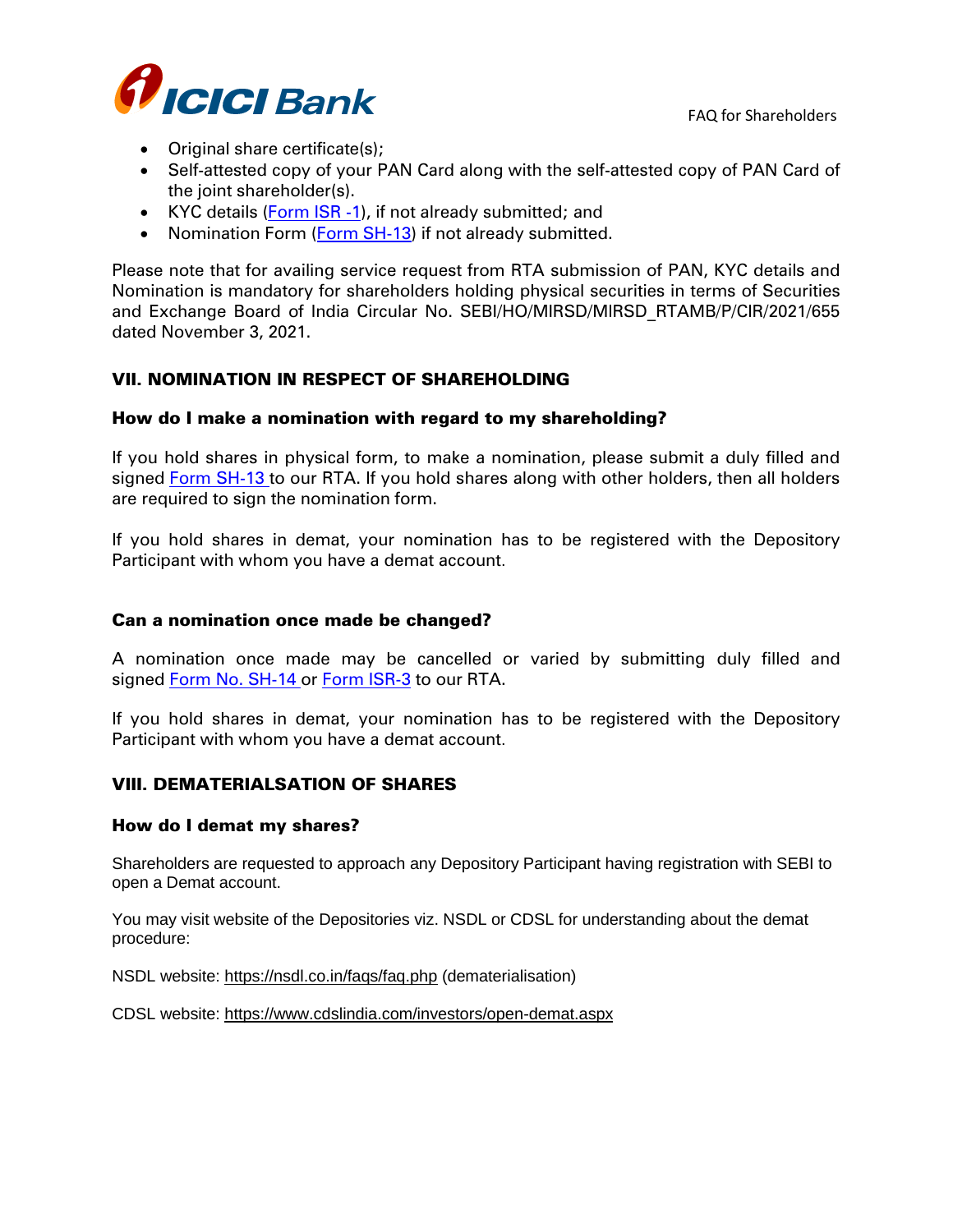

# IX. DIVIDEND ON SHARES

### How can I receive dividend electronically?

You are requested to furnish valid [Form No. ISR-1](file://///10.78.12.64/Ranganath%20Athreya/Prashant%20Mistry/RTA/SEBI%20Circular_Nov_3_2021_Mandatory%20furnishing%20of%20PAN,%20KYC%20details%20and%20Nomination%20by%20holder%20of%20physical%20securities/Form%20ISR-1_Request%20for%20Registering%20PAN-KYC%20details.pdf) to the RTA in case you are holding physical.

Pursuant to SEBI Circular No. SEBI/HO/MIRSD/MIRSD\_RTAMB/P/CIR/2021/655 dated November 3, 2021, in the event any one of the said document / details viz. PAN, contact details (postal address, mobile number and E-mail), bank details and nomination are not available on or after April 1, 2023, shareholder(s) will not be able to deal in the securities in any manner nor receive any benefits such as dividend, interest or redemption payment.

If you hold shares in demat form, you have to approach the Depository Participant with whom you have a demat account for updation of bank details.

### The validity of dividend warrant(s)/demand draft(s) have expired. What action am I required to take?

Shareholder(s) who have not encashed their dividend warrant(s)/demad draft(s) within the validity period may send their request letter to our RTA enclosing the said original dividend warrant(s)/demand draft(s).

Pursuant to SEBI Circular No. SEBI/HO/MIRSD/MIRSD\_RTAMB/P/CIR/2021/655 dated November 3, 2021, in the event any one of the said document / details viz. PAN, contact details (postal address, mobile number and E-mail), bank details and nomination are not available **on** or after April 1, 2023, shareholder(s) will not be able to deal in the securities in any manner nor receive any benefits such as dividend, interest or redemption payment.

#### I have not received my dividend. What action am I required to take?

Kindly write to our RTA furnishing the details/ of the dividend not received. Please quote your folio number or DP ID and Client ID particulars as the case may be.

Pursuant to SEBI Circular No. SEBI/HO/MIRSD/MIRSD\_RTAMB/P/CIR/2021/655 dated November 3, 2021, in the event any one of the said document / details viz. PAN, contact details (postal address, mobile number and E-mail), bank details and nomination are not available on or after April 1, 2023, shareholder(s) will not be able to deal in the securities in any manner nor receive any benefits such as dividend, interest or redemption payment.